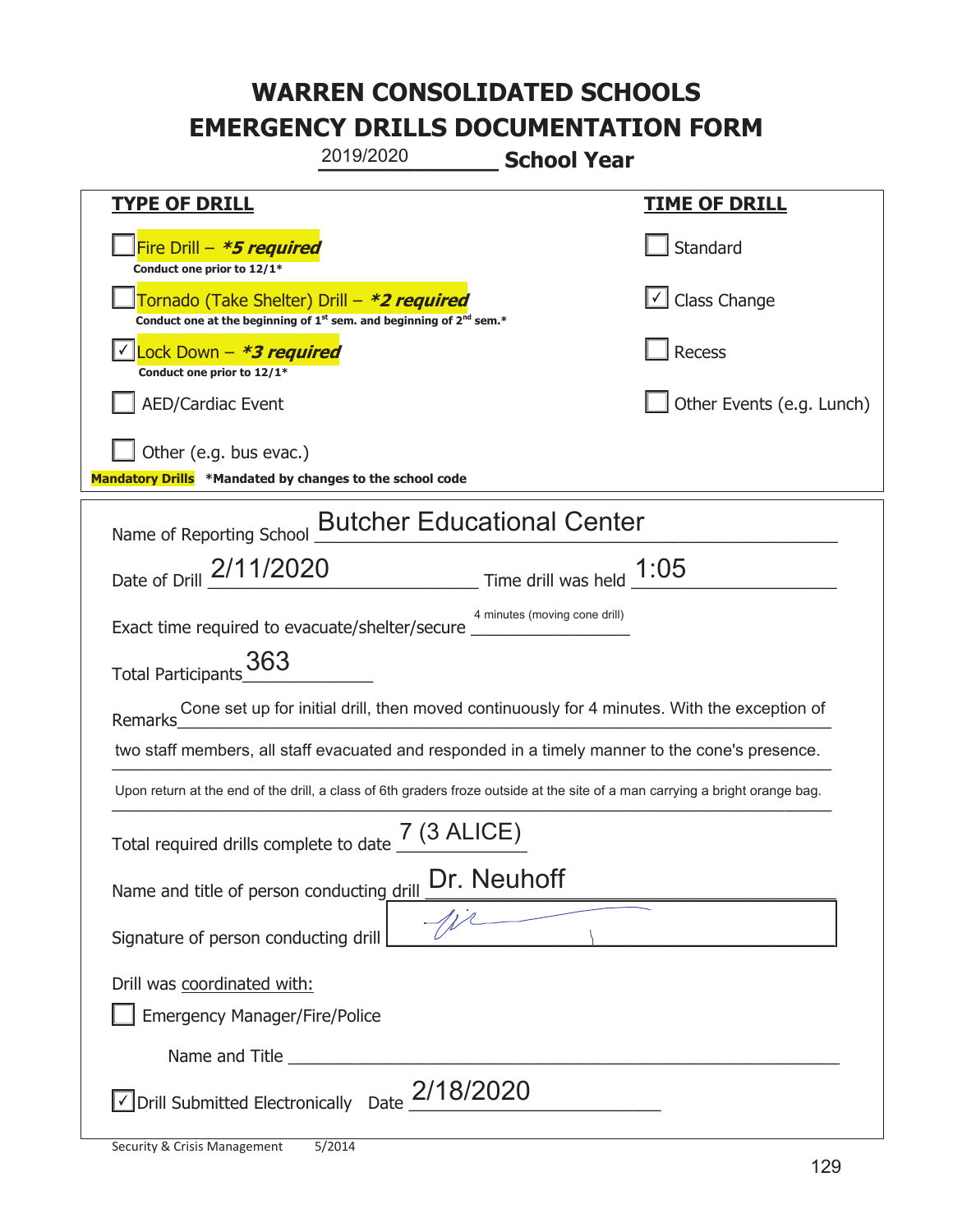| 2019-20<br><b>School Year</b>                                                                                                                            |                           |  |
|----------------------------------------------------------------------------------------------------------------------------------------------------------|---------------------------|--|
| <b>TYPE OF DRILL</b>                                                                                                                                     | <b>TIME OF DRILL</b>      |  |
| Fire Drill - *5 required<br>Conduct one prior to 12/1*                                                                                                   | Standard                  |  |
| Tornado (Take Shelter) Drill – *2 required<br>Conduct one at the beginning of $1^{st}$ sem. and beginning of $2^{nd}$ sem.*                              | Class Change              |  |
| Lock Down - <b>*3 required</b><br>Conduct one prior to 12/1*                                                                                             | <b>Recess</b>             |  |
| <b>AED/Cardiac Event</b>                                                                                                                                 | Other Events (e.g. Lunch) |  |
| Other (e.g. bus evac.)<br>Mandatory Drills *Mandated by changes to the school code                                                                       |                           |  |
| Name of Reporting School <b>Butcher Educational Center</b>                                                                                               |                           |  |
| Date of Drill 2/11/2020 Time drill was held 9:05 am                                                                                                      |                           |  |
| Exact time required to evacuate/shelter/secure 4 minutes                                                                                                 |                           |  |
| Total Participants 363                                                                                                                                   |                           |  |
| Using the ALICE cone, we set it up at the base of orange/Duddles hall;<br>Remarks                                                                        |                           |  |
| after 30 seconds, moved the cone outside at the end of orange hall - Carron;                                                                             |                           |  |
| students moved slowly once cone was spotted; moved cone to door 18; students moved quicker to the other side of the cars; called the drill at 4 minutes. |                           |  |
| 6<br>Total required drills complete to date                                                                                                              |                           |  |
| Dr. Neuhoff<br>Name and title of person conducting drill                                                                                                 |                           |  |
| Signature of person conducting drill                                                                                                                     |                           |  |
| Drill was coordinated with:<br>Emergency Manager/Fire/Police                                                                                             |                           |  |
| Name and Title <b>Example 2018</b> Name and Title <b>Example 2018</b>                                                                                    |                           |  |
| $\vee$ Drill Submitted Electronically Date $_2$ 2/18/20                                                                                                  |                           |  |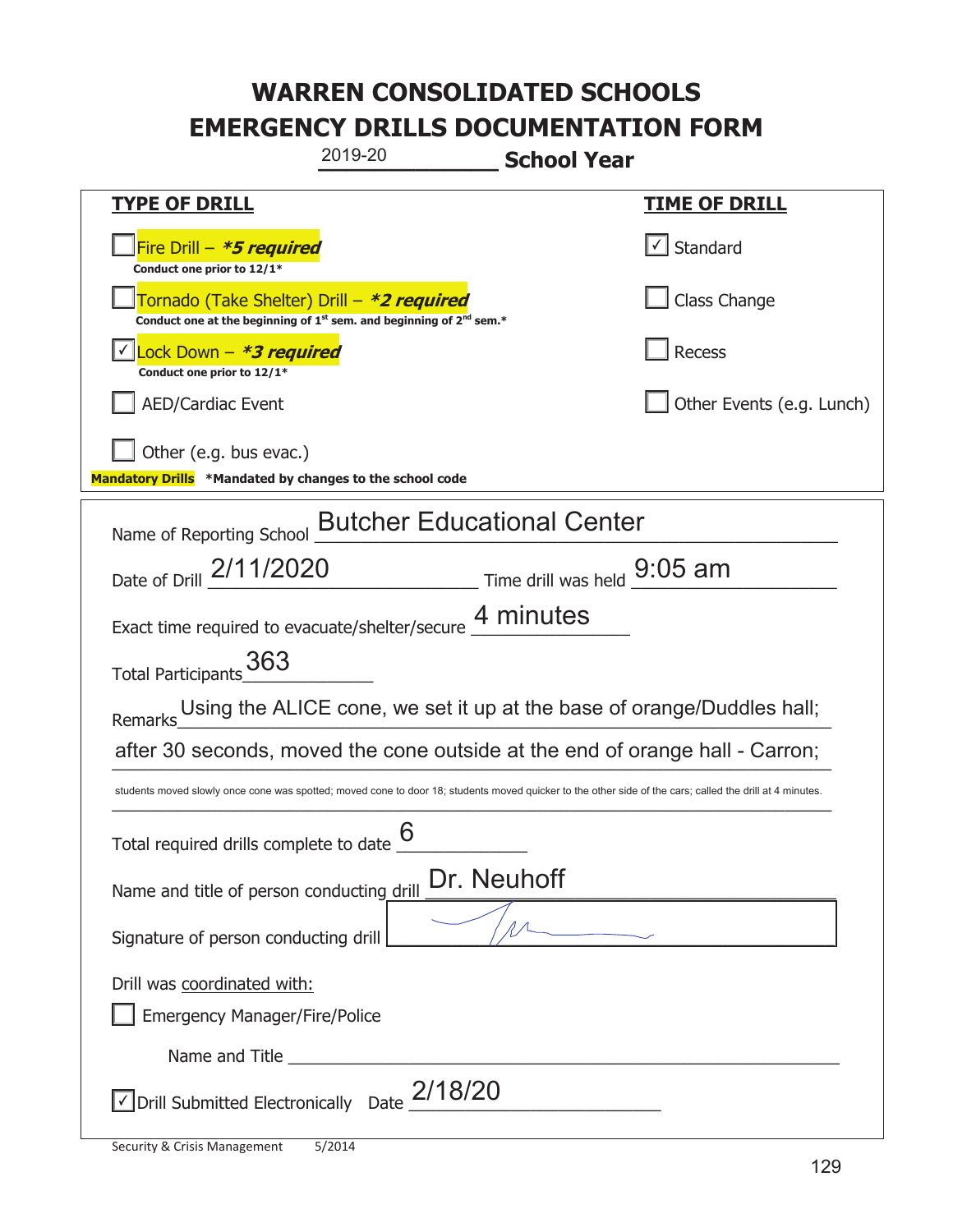|                                                                                    | 2019-2020                                                                                   | <b>School Year</b>    |                                                                                                                                       |
|------------------------------------------------------------------------------------|---------------------------------------------------------------------------------------------|-----------------------|---------------------------------------------------------------------------------------------------------------------------------------|
| <b>TYPE OF DRILL</b>                                                               |                                                                                             |                       | <u>TIME OF DRILL</u>                                                                                                                  |
| Fire Drill - *5 required<br>Conduct one prior to 12/1*                             |                                                                                             |                       | $\cup$ Standard                                                                                                                       |
| Tornado (Take Shelter) Drill – *2 required                                         | Conduct one at the beginning of 1 <sup>st</sup> sem. and beginning of 2 <sup>nd</sup> sem.* |                       | Class Change                                                                                                                          |
| Lock Down – <b>*3 required</b><br>Conduct one prior to 12/1*                       |                                                                                             |                       | Recess                                                                                                                                |
| <b>AED/Cardiac Event</b>                                                           |                                                                                             |                       | Other Events (e.g. Lunch)                                                                                                             |
| Other (e.g. bus evac.)<br>Mandatory Drills *Mandated by changes to the school code |                                                                                             |                       |                                                                                                                                       |
| Name of Reporting School <b>Butcher Educational Center</b>                         |                                                                                             |                       |                                                                                                                                       |
| Date of Drill 1/9/2020                                                             | $\frac{12:50 \text{ pm}}{2}$ Time drill was held $\frac{12:50 \text{ pm}}{2}$               |                       |                                                                                                                                       |
| Exact time required to evacuate/shelter/secure $4:22$                              |                                                                                             |                       |                                                                                                                                       |
| Total Participants 375                                                             |                                                                                             |                       |                                                                                                                                       |
| Remarks                                                                            |                                                                                             |                       | Students and staff exited their classrooms and sought their shelter locations without incident; walkee-talkee use signaled all clear. |
|                                                                                    |                                                                                             |                       |                                                                                                                                       |
|                                                                                    |                                                                                             |                       |                                                                                                                                       |
| Total required drills complete to date                                             | Γ                                                                                           |                       |                                                                                                                                       |
| Name and title of person conducting drill                                          |                                                                                             | Dr. Catherine Neuhoff |                                                                                                                                       |
| Signature of person conducting drill                                               |                                                                                             |                       |                                                                                                                                       |
| Drill was coordinated with:<br><b>Emergency Manager/Fire/Police</b>                |                                                                                             |                       |                                                                                                                                       |
|                                                                                    |                                                                                             |                       |                                                                                                                                       |
| √ Drill Submitted Electronically Date                                              | 1/09/2020                                                                                   |                       |                                                                                                                                       |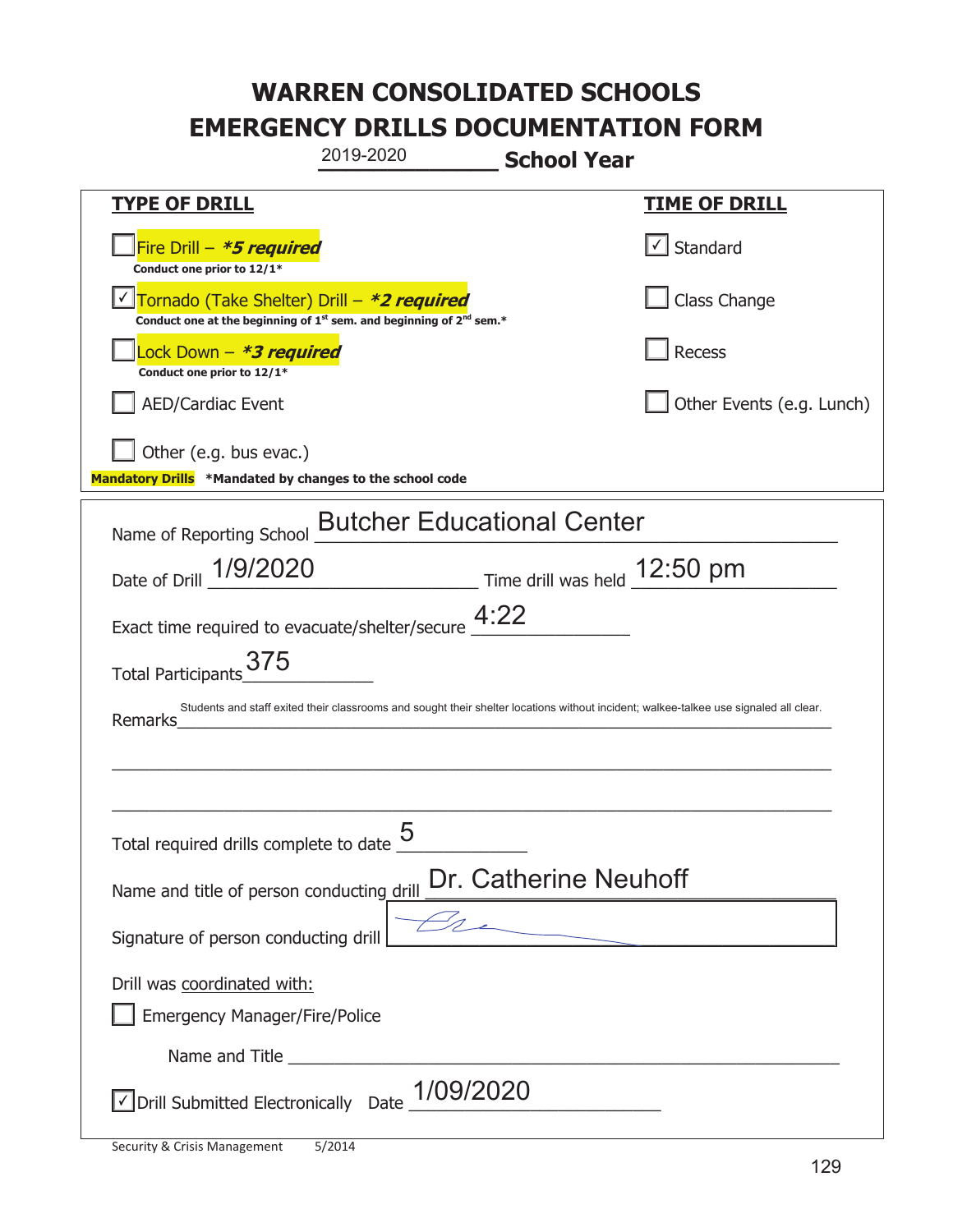| 2019-20<br><b>School Year</b>                                                                                                             |                           |
|-------------------------------------------------------------------------------------------------------------------------------------------|---------------------------|
| <b>TYPE OF DRILL</b>                                                                                                                      | <u>TIME OF DRILL</u>      |
| <u>√ Fire Drill – <i>*5 required</i></u><br>Conduct one prior to 12/1*                                                                    | Standard                  |
| Tornado (Take Shelter) Drill – *2 required<br>Conduct one at the beginning of 1 <sup>st</sup> sem. and beginning of 2 <sup>nd</sup> sem.* | Class Change              |
| ock Down – <b>*<i>3 required</i></b><br>Conduct one prior to 12/1*                                                                        | Recess                    |
| <b>AED/Cardiac Event</b>                                                                                                                  | Other Events (e.g. Lunch) |
| Other (e.g. bus evac.)<br>Mandatory Drills *Mandated by changes to the school code                                                        |                           |
| <b>Butcher Eeducational Center</b><br>Name of Reporting School                                                                            |                           |
| Date of Drill 11/13/2019 Time drill was held 1:00 pm                                                                                      |                           |
| Exact time required to evacuate/shelter/secure $2:03$                                                                                     |                           |
| Total Participants 366                                                                                                                    |                           |
| Students and staff quickly evacuated                                                                                                      |                           |
|                                                                                                                                           |                           |
|                                                                                                                                           |                           |
| Δ<br>Total required drills complete to date $\frac{4}{1}$                                                                                 |                           |
| Dr. Neuhoff<br>Name and title of person conducting drill                                                                                  |                           |
| $\mathcal{L}_{\mathcal{L}}$<br>Signature of person conducting drill                                                                       |                           |
| Drill was coordinated with:<br><b>Emergency Manager/Fire/Police</b>                                                                       |                           |
| Name and Title <b>Name and Title</b>                                                                                                      |                           |
| $\sqrt{\frac{1}{100}}$ Drill Submitted Electronically Date $\frac{6}{8}/2020$                                                             |                           |

T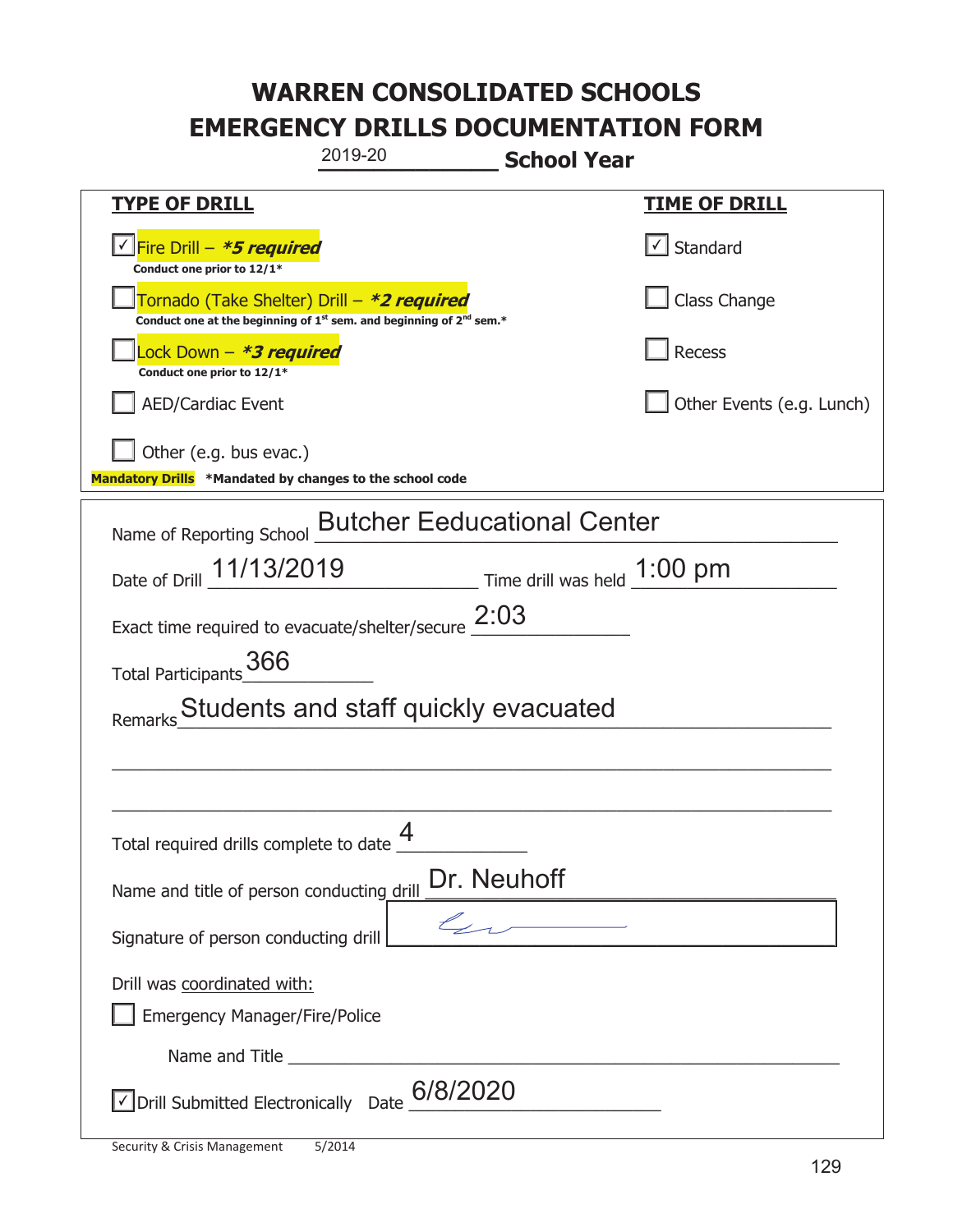**\_\_\_\_\_\_\_\_\_\_\_\_\_ School Year** 

| <u>TYPE OF DRILL</u>                                                                                                                                                                                                                 | <u>TIME OF DRILL</u>      |  |
|--------------------------------------------------------------------------------------------------------------------------------------------------------------------------------------------------------------------------------------|---------------------------|--|
| Fire Drill – <i>*<b>5 required</b></i><br>Conduct one prior to 12/1*                                                                                                                                                                 | $\cup$ Standard           |  |
| Tornado (Take Shelter) Drill – *2 required<br>Conduct one at the beginning of 1 <sup>st</sup> sem. and beginning of 2 <sup>nd</sup> sem.*                                                                                            | Class Change              |  |
| Lock Down - *3 required<br>Conduct one prior to 12/1*                                                                                                                                                                                | Recess                    |  |
| <b>AED/Cardiac Event</b>                                                                                                                                                                                                             | Other Events (e.g. Lunch) |  |
| Other (e.g. bus evac.)<br>Mandatory Drills *Mandated by changes to the school code                                                                                                                                                   |                           |  |
|                                                                                                                                                                                                                                      |                           |  |
| <b>Butcher Educational Center</b><br>Name of Reporting School                                                                                                                                                                        |                           |  |
| Date of Drill _ 10/11/19<br>Time drill was held 10:00 am                                                                                                                                                                             |                           |  |
| Exact time required to evacuate/shelter/secure $\underline{1:58}$                                                                                                                                                                    |                           |  |
| 195<br><b>Total Participants</b>                                                                                                                                                                                                     |                           |  |
| Staff and students quickly evacuated; a few classroom doors were left open.<br>Remarks                                                                                                                                               |                           |  |
|                                                                                                                                                                                                                                      |                           |  |
|                                                                                                                                                                                                                                      |                           |  |
| Total required drills complete to date                                                                                                                                                                                               |                           |  |
| Dr. Neuhoff<br>Name and title of person conducting drill                                                                                                                                                                             |                           |  |
| 21<br>Signature of person conducting drill                                                                                                                                                                                           |                           |  |
| Drill was coordinated with:                                                                                                                                                                                                          |                           |  |
| <b>Emergency Manager/Fire/Police</b>                                                                                                                                                                                                 |                           |  |
| Name and Title <b>contract the contract of the series of the contract of the contract of the contract of the contract of the contract of the contract of the contract of the contract of the contract of the contract of the con</b> |                           |  |
| $\overline{\text{C}}$ Drill Submitted Electronically Date $\_$ 10/11/2019                                                                                                                                                            |                           |  |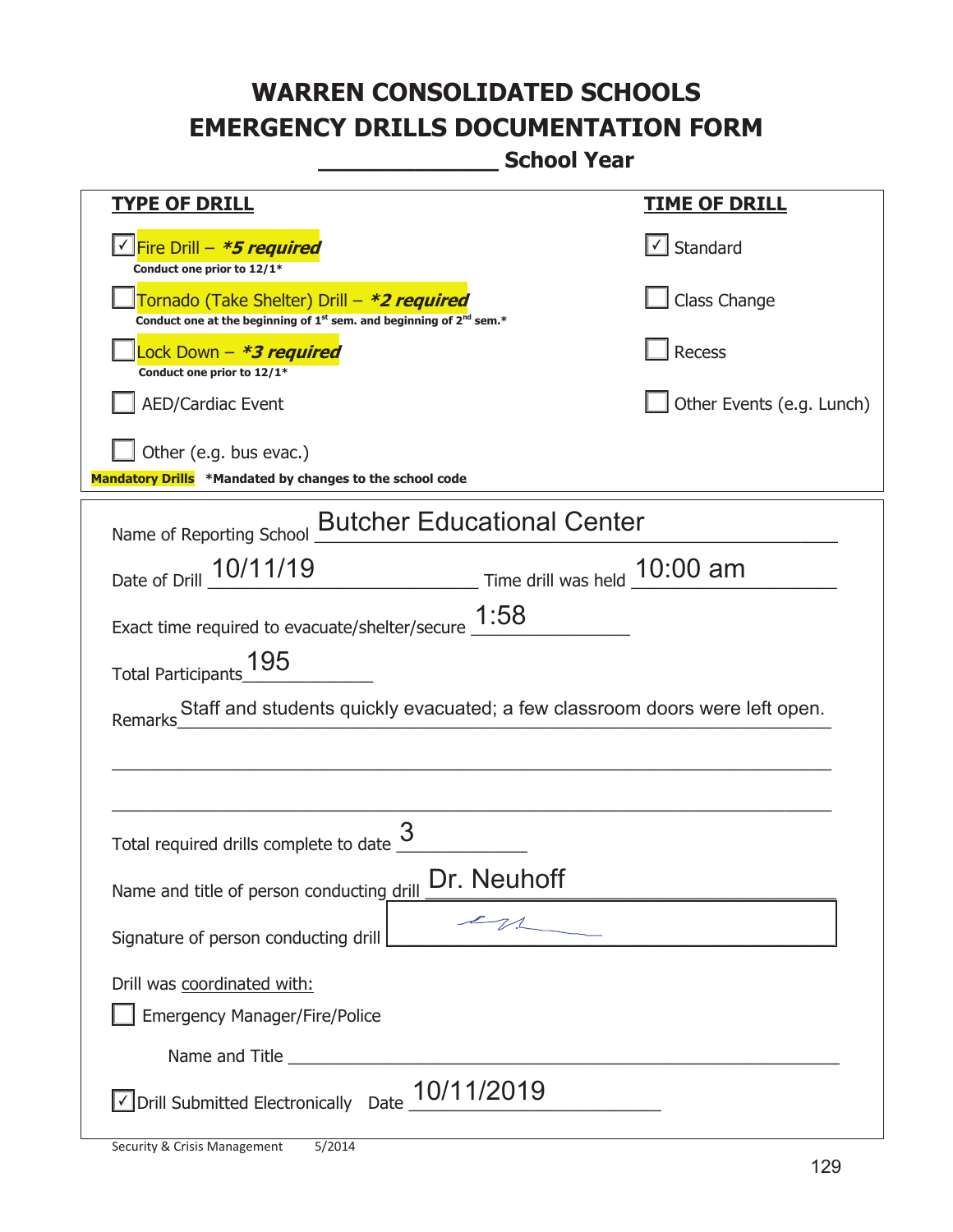| 2019-20                                                                                                                                   | <b>School Year</b>        |  |
|-------------------------------------------------------------------------------------------------------------------------------------------|---------------------------|--|
| <b>TYPE OF DRILL</b>                                                                                                                      | <u>TIME OF DRILL</u>      |  |
| Fire Drill – <i>*<b>5 required</b></i><br>Conduct one prior to 12/1*                                                                      | √ Standard                |  |
| Tornado (Take Shelter) Drill – *2 required<br>Conduct one at the beginning of 1 <sup>st</sup> sem. and beginning of 2 <sup>nd</sup> sem.* | Class Change              |  |
| Lock Down - *3 required<br>Conduct one prior to 12/1*                                                                                     | Recess                    |  |
| <b>AED/Cardiac Event</b>                                                                                                                  | Other Events (e.g. Lunch) |  |
| Other (e.g. bus evac.)<br>Mandatory Drills *Mandated by changes to the school code                                                        |                           |  |
| Name of Reporting School <b>Butcher Educational Center</b>                                                                                |                           |  |
| Date of Drill October 8, 2019 Time drill was held 1:10 pm                                                                                 |                           |  |
| Exact time required to evacuate/shelter/secure $\frac{.30}{.}$                                                                            |                           |  |
| Total Participants 392                                                                                                                    |                           |  |
| Cone was placed at Purple Mutschler; staff cleared the building/entered lock down space<br>Remarks                                        |                           |  |
| in less than 30 seconds. Excessive chatter on the                                                                                         |                           |  |
| walkee-talkees; one teacher notified staff before the drill began - staff met and debriefed at the end of the day.                        |                           |  |
| Total required drills complete to date $\frac{2}{3}$                                                                                      |                           |  |
| Dr. Catherine Neuhoff<br>Name and title of person conducting drill                                                                        |                           |  |
| Signature of person conducting drill                                                                                                      |                           |  |
| Drill was coordinated with:<br><b>Emergency Manager/Fire/Police</b>                                                                       |                           |  |
|                                                                                                                                           |                           |  |
| $\sqrt{\text{Drill}}$ Submitted Electronically Date $\frac{1/13/2020}{\sqrt{\text{Drill}}}$                                               |                           |  |